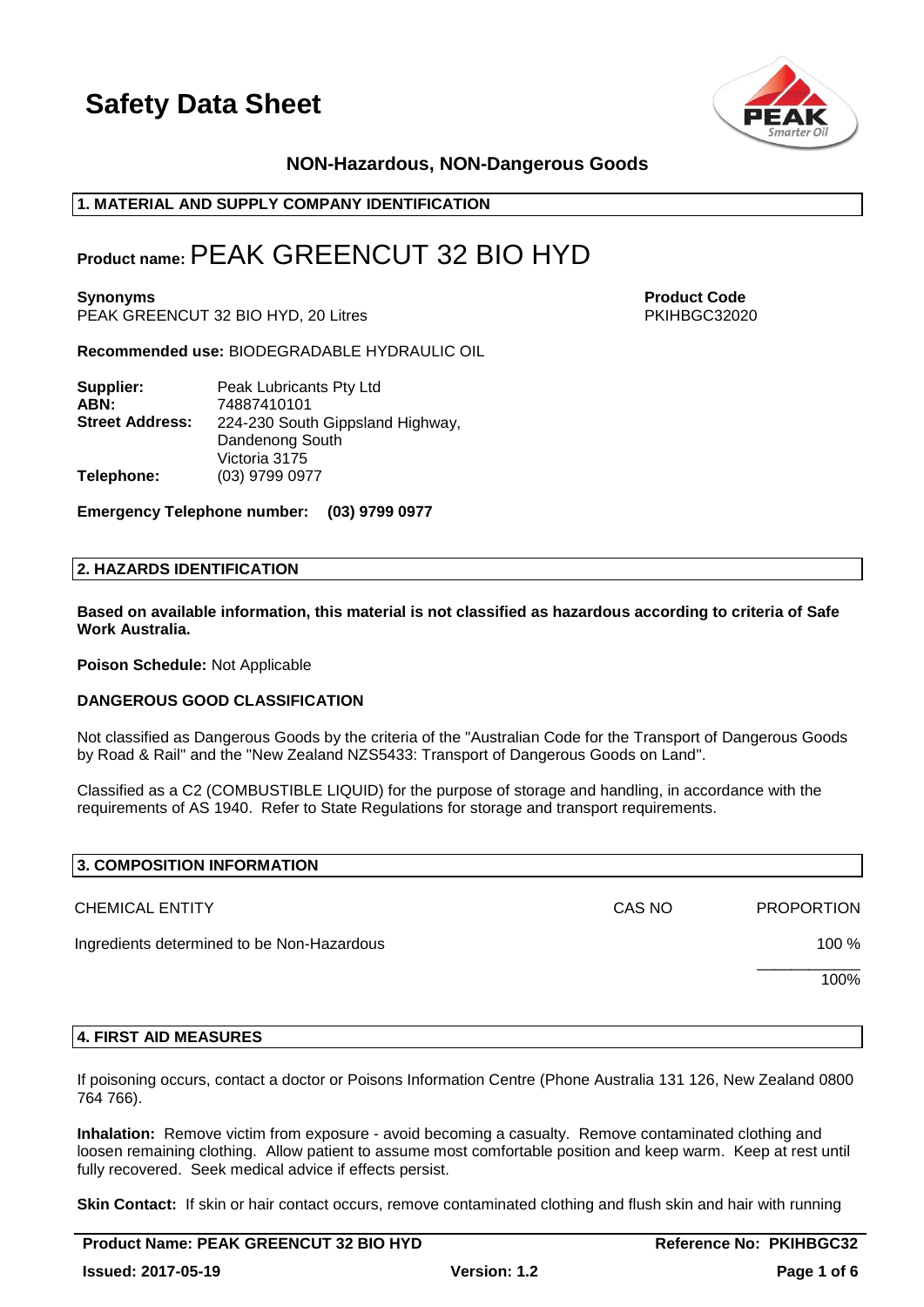

water. If swelling, redness, blistering or irritation occurs seek medical assistance.

**Eye contact:** If in eyes wash out immediately with water. In all cases of eye contamination it is a sensible precaution to seek medical advice.

**Ingestion:** Rinse mouth with water. If swallowed, do NOT induce vomiting. Give a glass of water to drink. Never give anything by the mouth to an unconscious patient. If vomiting occurs give further water. Seek medical advice.

**PPE for First Aiders:** Wear safety shoes, overalls, gloves, apron, safety glasses. Available information suggests that gloves made from nitrile rubber should be suitable for intermittent contact. However, due to variations in glove construction and local conditions, the user should make a final assessment. Always wash hands before smoking, eating, drinking or using the toilet. Wash contaminated clothing and other protective equipment before storing or re-using.

**Notes to physician:** Treat symptomatically.

## **5. FIRE FIGHTING MEASURES**

**Hazchem Code:** Not applicable.

**Suitable extinguishing media:** If material is involved in a fire use water fog (or if unavailable fine water spray), alcohol resistant foam, standard foam, dry agent (carbon dioxide, dry chemical powder).

**Specific hazards: Combustible liquid.** 

**Fire fighting further advice:** On burning or decomposing may emit toxic fumes. Fire fighters to wear selfcontained breathing apparatus and suitable protective clothing if risk of exposure to vapour or products of combustion or decomposition.

## **6. ACCIDENTAL RELEASE MEASURES**

#### **SMALL SPILLS**

Wear protective equipment to prevent skin and eye contamination. Avoid inhalation of vapours or dust. Wipe up with absorbent (clean rag or paper towels). Collect and seal in properly labelled containers or drums for disposal.

## **LARGE SPILLS**

Clear area of all unprotected personnel. Slippery when spilt. Avoid accidents, clean up immediately. Wear protective equipment to prevent skin and eye contamination and the inhalation of vapours. Work up wind or increase ventilation. Contain - prevent run off into drains and waterways. Use absorbent (soil, sand or other inert material). Collect and seal in properly labelled containers or drums for disposal. If contamination of crops, sewers or waterways has occurred advise local emergency services.

#### **Dangerous Goods - Initial Emergency Response Guide No:** Not applicable

## **7. HANDLING AND STORAGE**

**Handling:** Avoid eye contact and repeated or prolonged skin contact. Avoid inhalation of vapour, mist or aerosols.

**Storage:** Store in a cool, dry, well-ventilated place and out of direct sunlight. Store away from foodstuffs. Store away from incompatible materials described in Section 10. Store away from sources of heat and/or ignition. Keep container standing upright. Keep containers closed when not in use - check regularly for leaks.

Classified as a C2 (COMBUSTIBLE LIQUID) for the purpose of storage and handling, in accordance with the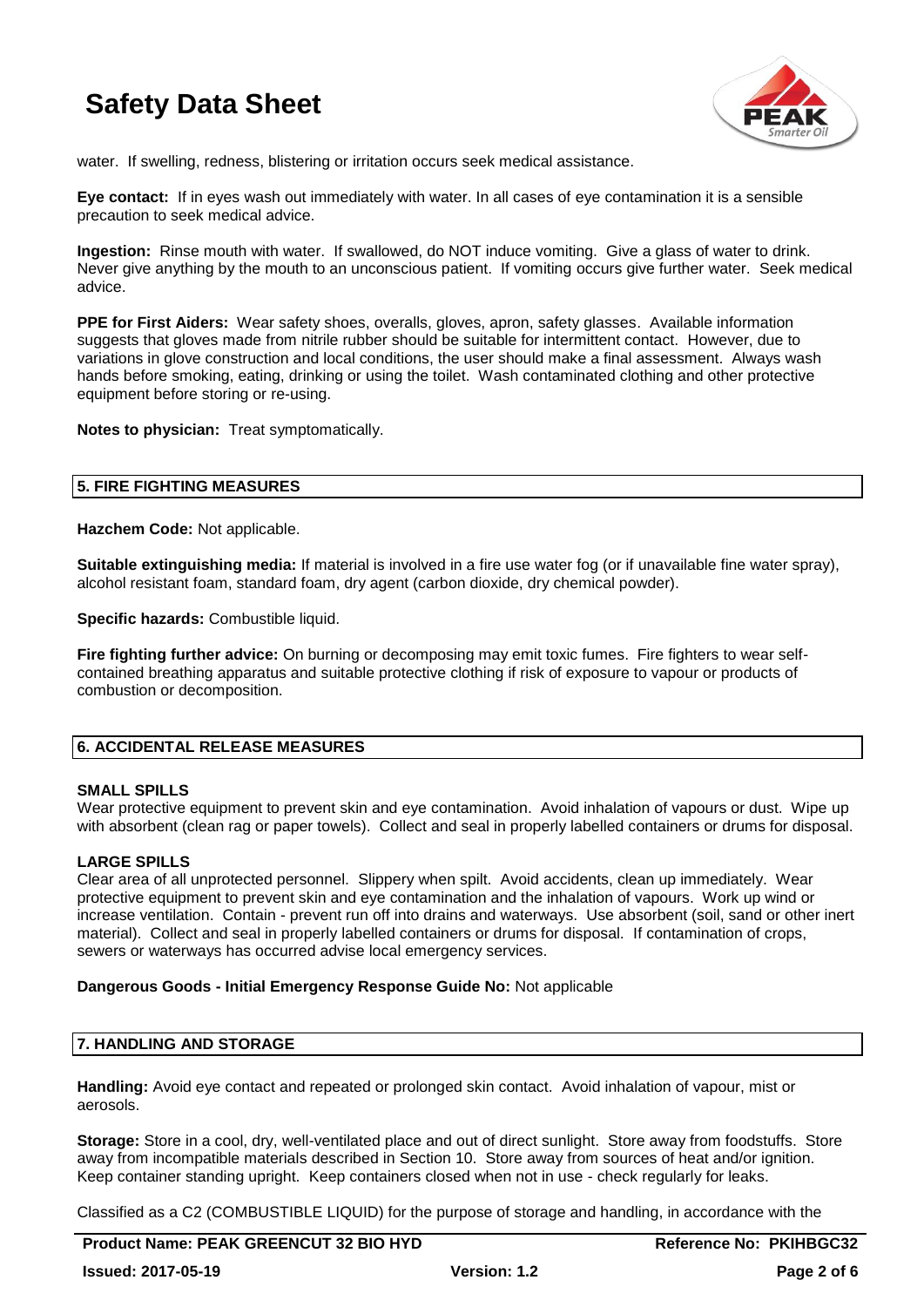

requirements of AS 1940. Refer to State Regulations for storage and transport requirements.

## **8. EXPOSURE CONTROLS / PERSONAL PROTECTION**

**National occupational exposure limits:** No value assigned for this specific material by Safe Work Australia.

**Biological Limit Values:** As per the "National Model Regulations for the Control of Workplace Hazardous Substances (Safe Work Australia)" the ingredients in this material do not have a Biological Limit Allocated.

**Engineering Measures:** Natural ventilation should be adequate under normal use conditions.

**Personal Protection Equipment:** SAFETY SHOES, OVERALLS, GLOVES, APRON, SAFETY GLASSES.

Personal protective equipment (PPE) must be suitable for the nature of the work and any hazard associated with the work as identified by the risk assessment conducted.

Wear safety shoes, overalls, gloves, apron, safety glasses. Available information suggests that gloves made from nitrile rubber should be suitable for intermittent contact. However, due to variations in glove construction and local conditions, the user should make a final assessment. Always wash hands before smoking, eating, drinking or using the toilet. Wash contaminated clothing and other protective equipment before storing or re-using.

**Hygiene measures:** Keep away from food, drink and animal feeding stuffs. When using do not eat, drink or smoke. Wash hands prior to eating, drinking or smoking. Avoid contact with clothing. Avoid eye contact and repeated or prolonged skin contact. Avoid inhalation of vapour, mist or aerosols. Ensure that eyewash stations and safety showers are close to the workstation location.

## **9. PHYSICAL AND CHEMICAL PROPERTIES**

| Form:   | Liauid                      |
|---------|-----------------------------|
| Colour: | Clear Yellow to Light Amber |
| Odour:  | Mild                        |

| Insoluble in water               |
|----------------------------------|
| 0.916                            |
| N Av                             |
| N Av                             |
| N App                            |
| >180                             |
| N Av                             |
| N Av                             |
| N Av                             |
| $-17$                            |
| >200                             |
| N App                            |
| 32.0 cSt @ 40°C, 7.5 cSt @ 100°C |
| N Av                             |
|                                  |

(Typical values only - consult specification sheet)  $N Av = Not available, N App = Not applicable$ 

## **10. STABILITY AND REACTIVITY**

**Chemical stability:** This material is thermally stable when stored and used as directed.

**Conditions to avoid:**

**Product Name: PEAK GREENCUT 32 BIO HYD Reference No: PKIHBGC32 Issued: 2017-05-19 Version: 1.2 Page 3 of 6**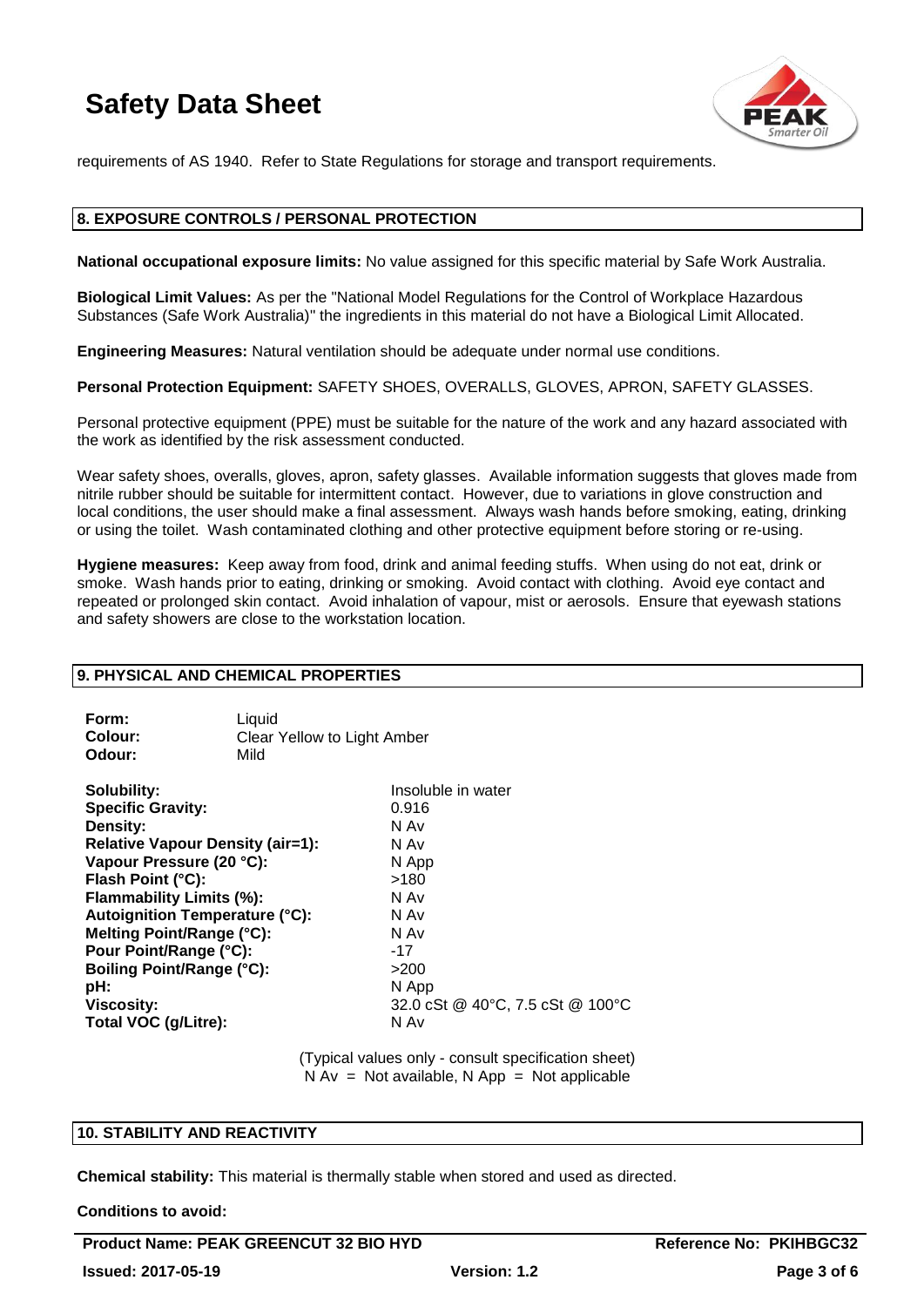

**Incompatible materials:** Oxidising agents.

**Hazardous decomposition products:** Oxides of carbon and nitrogen, smoke and other toxic fumes.

**Hazardous reactions:** No known hazardous reactions.

## **11. TOXICOLOGICAL INFORMATION**

No adverse health effects expected if the product is handled in accordance with this Safety Data Sheet and the product label. Symptoms or effects that may arise if the product is mishandled and overexposure occurs are:

#### **Acute Effects**

**Inhalation:** Material may be an irritant to mucous membranes and respiratory tract.

**Skin contact:** Contact with skin may result in irritation.

**Ingestion:** Swallowing can result in nausea, vomiting and irritation of the gastrointestinal tract.

**Eye contact:** May be an eye irritant.

#### **Acute toxicity**

**Inhalation:** This material has been classified as non-hazardous. Acute toxicity estimate (based on ingredients): LC50 > 20.0 mg/L for vapours or LC50 > 5.0 mg/L for dust and mist or LC50 > 20,000 ppm for gas

**Skin contact:** This material has been classified as non-hazardous. Acute toxicity estimate (based on ingredients): >2,000 mg/Kg bw

**Ingestion:** This material has been classified as non-hazardous. Acute toxicity estimate (based on ingredients): >2,000 mg/Kg bw

**Corrosion/Irritancy:** Eye: this material has been classified as not corrosive or irritating to eyes. Skin: this material has been classified as not corrosive or irritating to skin.

**Sensitisation:** Inhalation: this material has been classified as not a respiratory sensitiser. Skin: this material has been classified as not a skin sensitiser.

**Aspiration hazard:** This material has been classified as non-hazardous.

**Specific target organ toxicity (single exposure):** This material has been classified as non-hazardous.

**Chronic Toxicity**

**Mutagenicity:** This material has been classified as non-hazardous.

**Carcinogenicity:** This material has been classified as non-hazardous.

**Reproductive toxicity (including via lactation):** This material has been classified as non-hazardous.

**Specific target organ toxicity (repeat exposure):** This material has been classified as non-hazardous.

## **12. ECOLOGICAL INFORMATION**

Avoid contaminating waterways.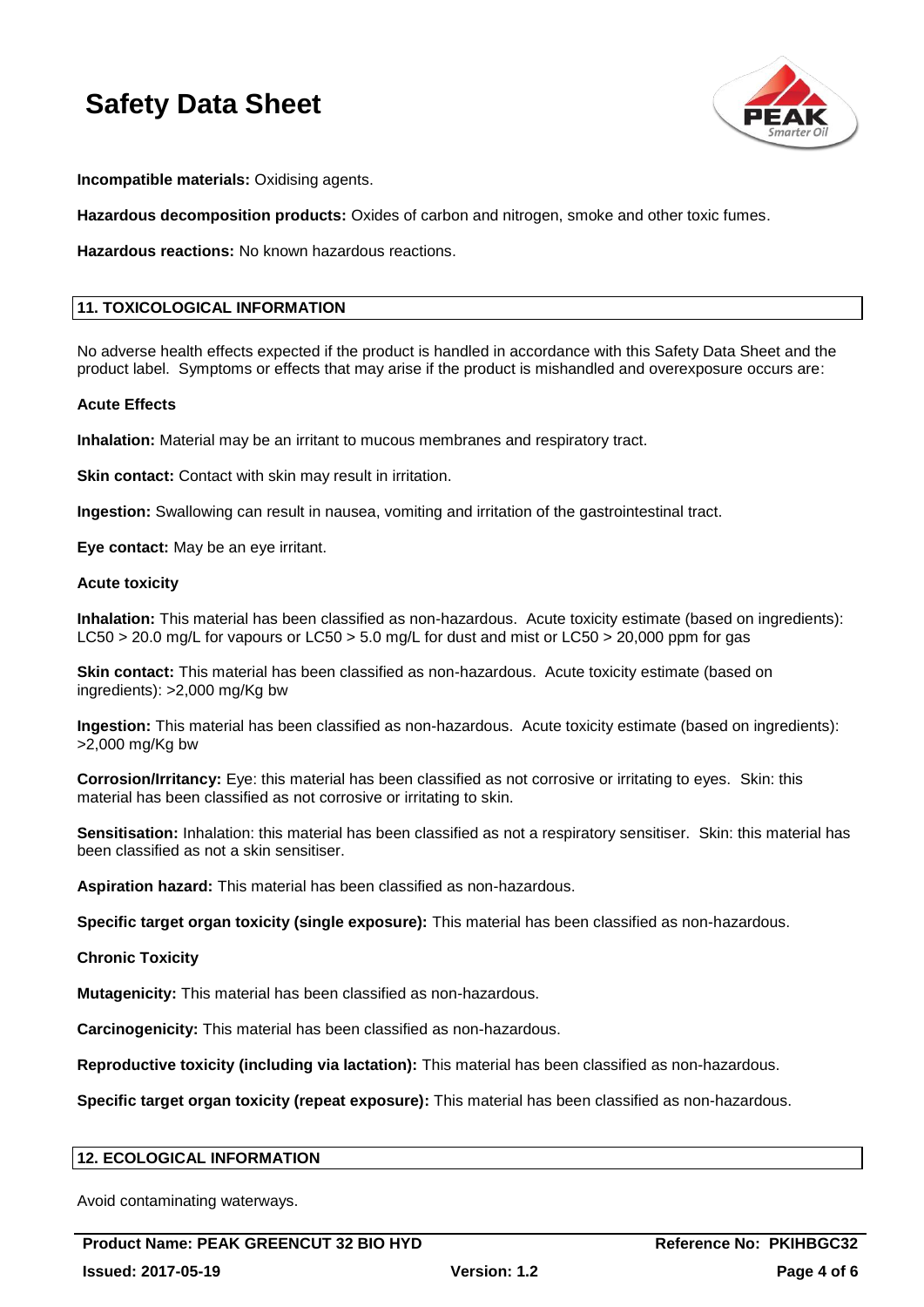

**Acute aquatic hazard:** This material has been classified as non-hazardous. Acute toxicity estimate (based on ingredients): >100 mg/L

**Long-term aquatic hazard:** This material has been classified as non-hazardous. Non-rapidly or rapidly degradable substance for which there are adequate chronic toxicity data available OR in the absence of chronic toxicity data, Acute toxicity estimate (based on ingredients): >100 mg/L, where the substance is not rapidly degradable and/or BCF  $<$  500 and/or log  $K_{ow}$   $<$  4.

**Ecotoxicity:** No information available.

**Persistence and degradability:** No information available.

**Bioaccumulative potential:** No information available.

**Mobility:** No information available.

## **13. DISPOSAL CONSIDERATIONS**

Persons conducting disposal, recycling or reclamation activities should ensure that appropriate personal protection equipment is used, see "Section 8. Exposure Controls and Personal Protection" of this SDS.

If possible material and its container should be recycled. If material or container cannot be recycled, dispose in accordance with local, regional, national and international Regulations.

#### **14. TRANSPORT INFORMATION**

#### **ROAD AND RAIL TRANSPORT**

Not classified as Dangerous Goods by the criteria of the "Australian Code for the Transport of Dangerous Goods by Road & Rail" and the "New Zealand NZS5433: Transport of Dangerous Goods on Land".

#### **MARINE TRANSPORT**

Not classified as Dangerous Goods by the criteria of the International Maritime Dangerous Goods Code (IMDG Code) for transport by sea.

#### **AIR TRANSPORT**

Not classified as Dangerous Goods by the criteria of the International Air Transport Association (IATA) Dangerous Goods Regulations for transport by air.

## **15. REGULATORY INFORMATION**

#### **This material is not subject to the following international agreements:**

Montreal Protocol (Ozone depleting substances) The Stockholm Convention (Persistent Organic Pollutants) The Rotterdam Convention (Prior Informed Consent) Basel Convention (Hazardous Waste) International Convention for the Prevention of Pollution from Ships (MARPOL)

## **This material/constituent(s) is covered by the following requirements:**

• All components of this product are listed on or exempt from the Australian Inventory of Chemical Substances (AICS).

• All components of this product are listed on or exempt from the New Zealand Inventory of Chemical (NZIoC).

## **HSNO Group Standard:** HSR002605 - Lubricants (Low Hazard) Group Standard